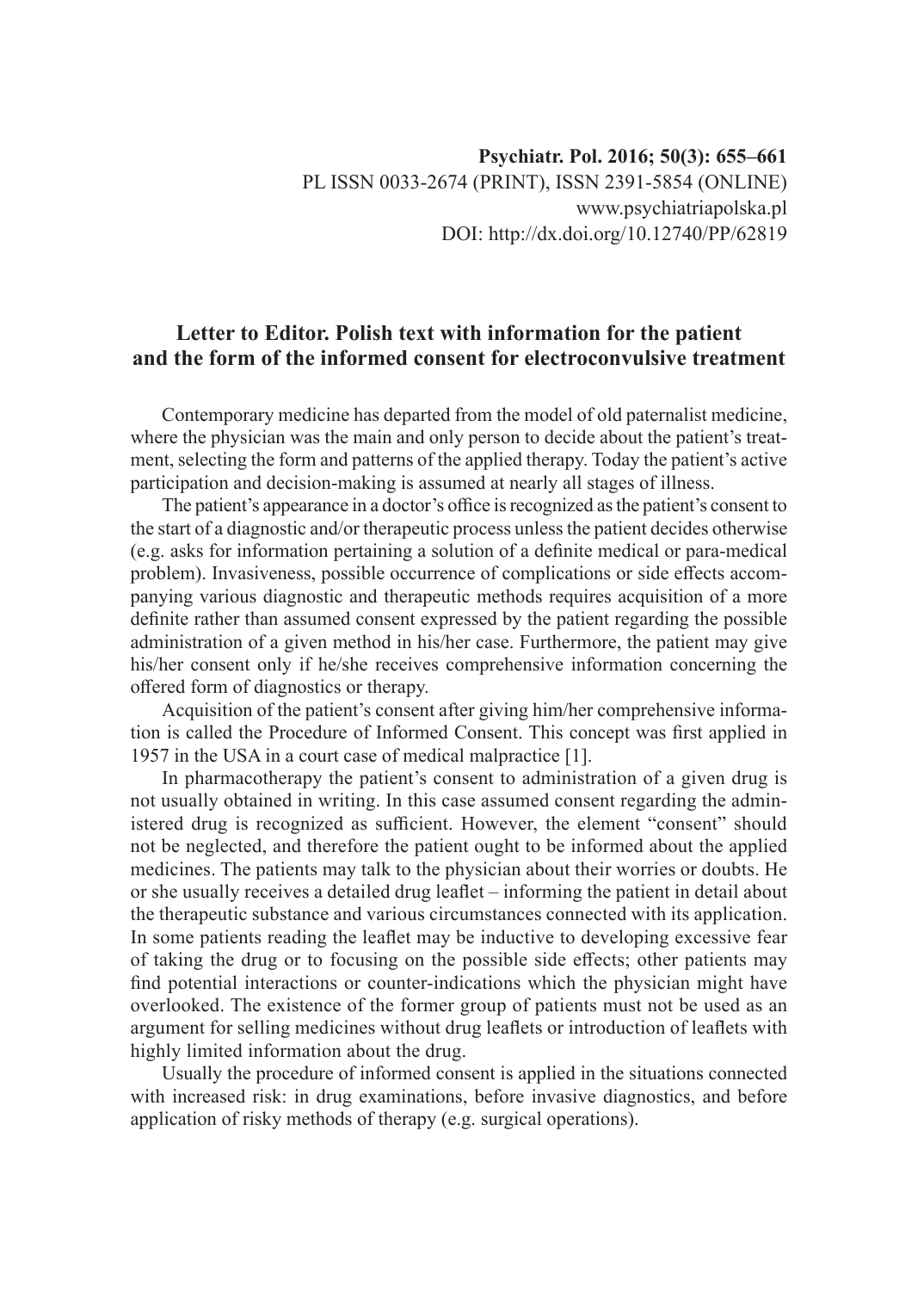In psychiatry, the method that requires the procedure of obtaining the patient's informed consent after providing him/her with appropriate information is electroconvulsive therapy (ECT). In this case usually a general consent is obtained for the ECT procedures themselves, their application in general anesthesia and muscle relaxation with the use of definite anesthesiological procedures.

Among the first physicians appealing for application of informed consent in ECT in 1972 were the leaders of American electroconvulsive therapy, professors Fink and Abrams [2].

The necessity of obtaining a separate consent for electroconvulsive therapy was indicated by the American Psychiatric Association (APA) in their first recommendations of 1978 [3]. Later, in their second recommendations of 1990, APA emphasized the necessity of applying written form of informing the patient about various aspects of electroconvulsive therapy offered to him/her [4]. One of the first forms of written consent to ECT (one page) could be found in Fink's monograph of 1985 [5]. In the same year, the US National Institute of Mental Health published an extensive booklet consisting of several pages, comprehensively discussing the course of electroconvulsive therapy for the patient [6].

In Poland, the issue of informing the patient and obtaining his/her informed consent to ECT procedures was probably first discussed by Krzyżowski in 1991 [7].

Four years later we shared our own experience regarding various legal aspects emerging in the course of administration of ECT procedures [8]. Precisely ten years later, in another work [9] we indicated the absence of a Polish form of informing the patient about ECT and obtaining his/her informed consent. We emphasized that the conventional few sentences about ECT told the patient by his/her doctor cannot substitute complete written information. We also emphasized the necessity of developing a Polish form of informed consent in our monograph [10], at various scientific meetings like conferences and congresses [11], and in recent years also at the meetings of the Biological Psychiatry Section of the Polish Psychiatric Association.

Our long-lasting efforts have been successful. At the turn of 2015/2016, Prof. Piotr Gałecki – national consultant in the area of psychiatry – formed a team of experts who were supposed to develop a form of informed consent to electroconvulsive therapy. The working team included, among others, representatives of the Institute of Psychiatry and Neurology in Warsaw, Medical University of Lodz, and the President of the Biological Psychiatry Section of the Polish Psychiatric Association. Several remarks were also provided by the Patients' Rights Ombudsman, whose knowledge and involvement guaranteed that the results of the work would respect all the rights of patients with mental disorders qualified for electroconvulsive therapy.

Finally, the text of information for the patient and the form of informed consent were worked out (05.02.2016) and formally accepted by the Minister of Health, and, at the beginning of April 2016, sent to all psychiatric centers in our country (the text attached). For the time being the developed text will not be included in the inventory of medical documentation published in the Minister of Health regulation of November  $9<sup>th</sup>$  2015 regarding the kinds, range and templates of medical documentation and the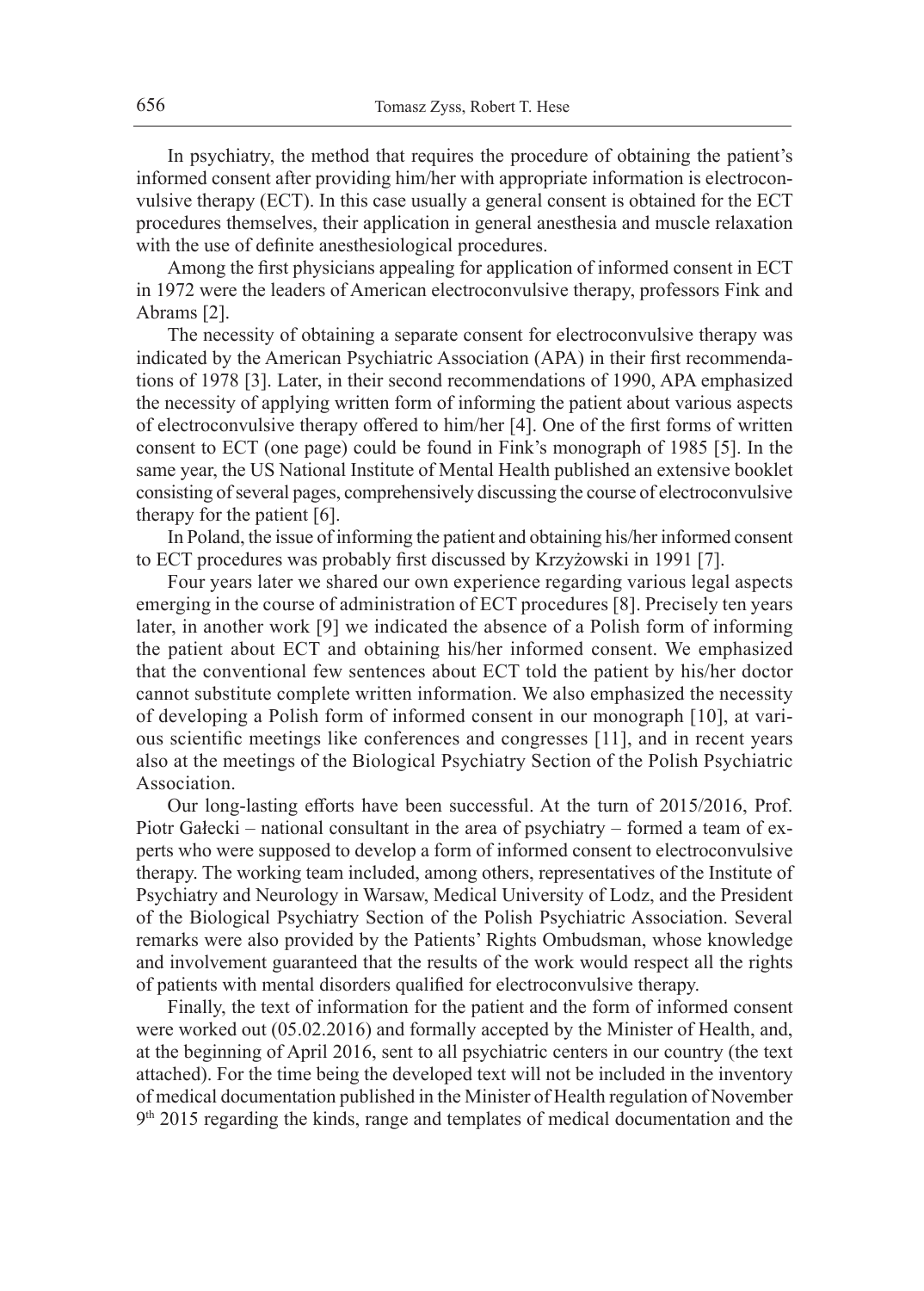way of their processing [12]. Thus the Ministry has decided that the developed text can be modified and freely adjusted to the needs of particular users.

To sum up the detailed discussion of the developed text of information/consent it should be stated that it includes all regular components necessary for the patient to get acquainted with electroconvulsive therapy. The offer of a discussion with the attending physician of the problems that will emerge during or after reading the information is also important.

Some additional remarks will conclude the paper. Although history of ECT dates back to  $19<sup>th</sup>$  century (or even further back), the first procedures that were commonly recognized as ECT were conducted by Cereletti and Bini in Italy in 1938, that is, in 20th century. It seems that some additional examinations mentioned in the text (eye fundus examination) or specialist consultations (neurological, ophthalmological) should be recognized as optional and not obligatory ones. In many cases they are not executed – either for financial reasons or due to lack of indications to perform them. Or, maybe, we should decide that in order to further improve the quality of health care the above mentioned examinations/consultations will be regularly executed.

According to APA recommendations [13] now we should not speak of contraindications to ECT procedures, but rather of circumstances increasing the risk of their application. This remark, however, is of lexical importance only. It is the attending physician who must assess the relation of potential benefits with the possible side effects, and make the final therapeutic decision.

It should be emphasized and appreciated that the project of developing the Polish text of information for the patient about the offered electroconvulsive therapy and the form of informed consent has been successfully completed.

Tomasz Zyss<sup>1</sup>, Robert T. Hese<sup>2</sup>

<sup>1</sup>Clinical Department of Adult, Child and Adolescent Psychiatry, University Hospital, Krakow 2 Clinical Department of Psychiatry, Medical University of Silesia, Tarnowskie Gory

#### **References**

- 1. Pace E. *P.G. Gebhard, 69, Developer of the term 'informed consent'*. The New York Times; 26 August 1997.
- 2. Fink M, Abrams R. *Answers to questions frequently asked about ECT.* Semin. Psychiatry 1972; 4(1): 33–38.
- 3. American Psychiatric Association. *Electroconvulsive therapy. Task force report 14.* Washington, DC: American Psychiatric Association; 1978.
- 4. American Psychiatric Association. *Electroconvulsive therapy: treatment, training, and privileging.* Washington, DC: American Psychiatric Association; 1990.
- 5. Fink M. *Convulsive therapy theory and practice.* New York: Raven Press; 1985.
- 6. Runck B. *NIMH report. Consensus panel backs cautious use of ECT for severe disorders.* Hosp. Community Psychiatry 1985; 36(9): 943–946.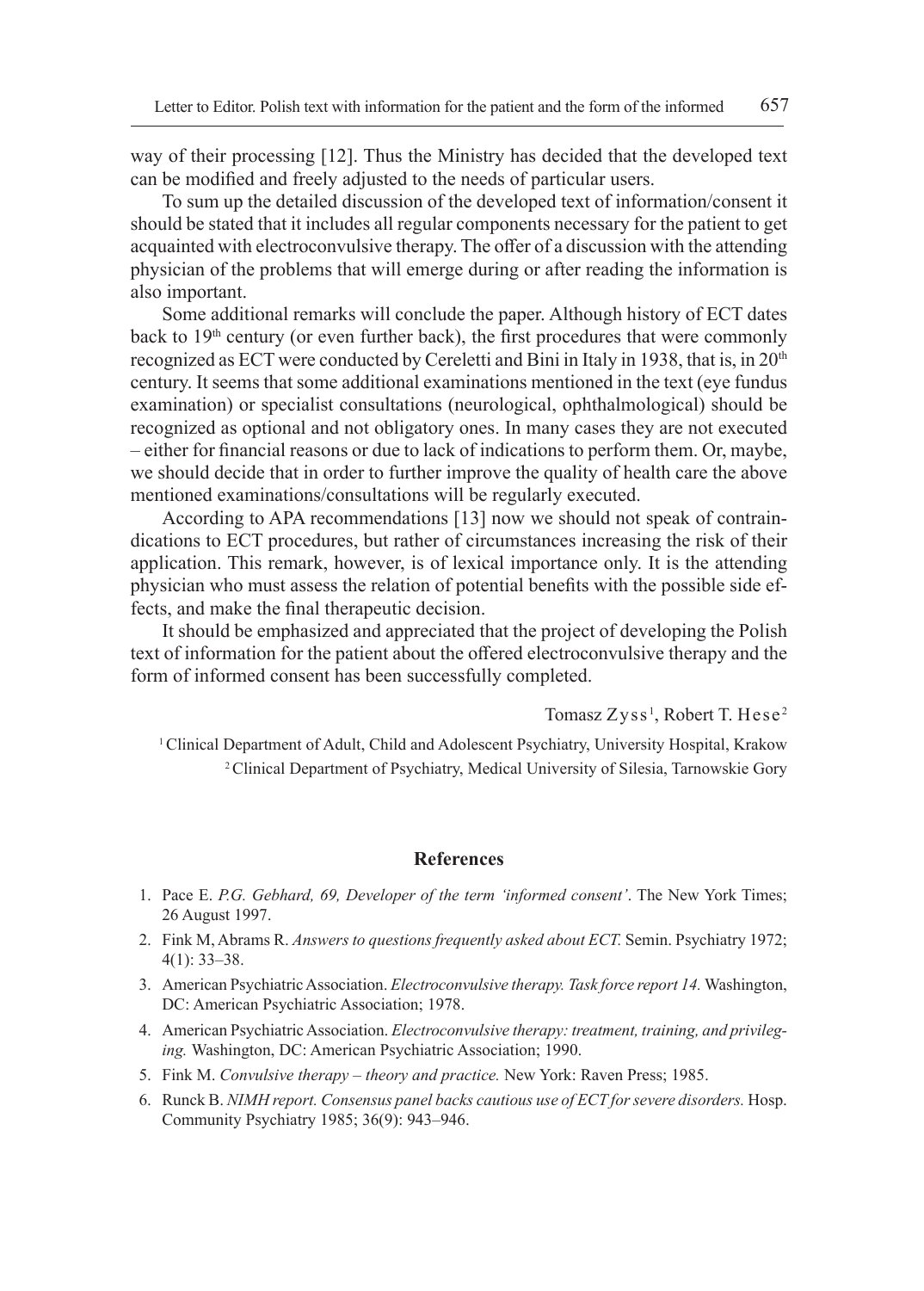- 7. Krzyżowski J. *Leczenie elektrowstrząsami.* Warsaw: LogoScript; 1991.
- 8. Zyss T. *Problemy etyczno-medyczne i prawne związane ze stosowaniem elektrowstrząsów.*  Psychiatr. Pol. 1995; 29(1): 13–24.
- 9. Zyss T, Hese RT, Jałowiecki PO, Majewski W, Palugniok R. *Kilka uwag o procedurze pozyskiwania świadomej zgody w przypadku pacjentów kwalifikowanych do zabiegów elektrowstrząsowych.* Psychiatr. Pol. 2005; 39(6): 1113–1129.
- 10. Zyss T, Hese RT, Zięba A, Jałowiecki PO, Majewski W, Palugniok R. *Przepisy prawne dotyczące stosowania EW w Polsce.* In: Hese RT, Zyss T. ed. *Elektrowstrząsy w praktyce klinicznej*. Wroclaw: Elsevier Urban & Partner; 2007. p. 129–145.
- 11. Zyss T, Zięba A, Hese RT. *Leczenie elektrowstrząsowe a procedura informed consent.* Zakopane: 11<sup>th</sup> Scientific Conference "Pharmacotherapy, psychotherapy and rehabilitation of affective disorders"; 2006.
- 12. *Rozporządzenie Ministra Zdrowia z dnia 9 listopada 2015 r. w sprawie rodzajów, zakresu i* wzorów dokumentacji medycznej oraz sposobu jej przetwarzania. Dz. U. (Journal of laws) of 8 December 2015, item. 2069. http://dziennikustaw.gov.pl/du/2015/2069 [retrieved: 14.05.2016].
- 13. Weiner RD, Coffey CE, Fochtmann LJ, Greenberg RM, Isenberg KE, Kellner CH. et al. *The practice of electroconvulsive therapy. Recomendations for treatment, training, and privileging. A Task Force Report of the American Psychiatric Association.* Washington, DC: APA; 2001.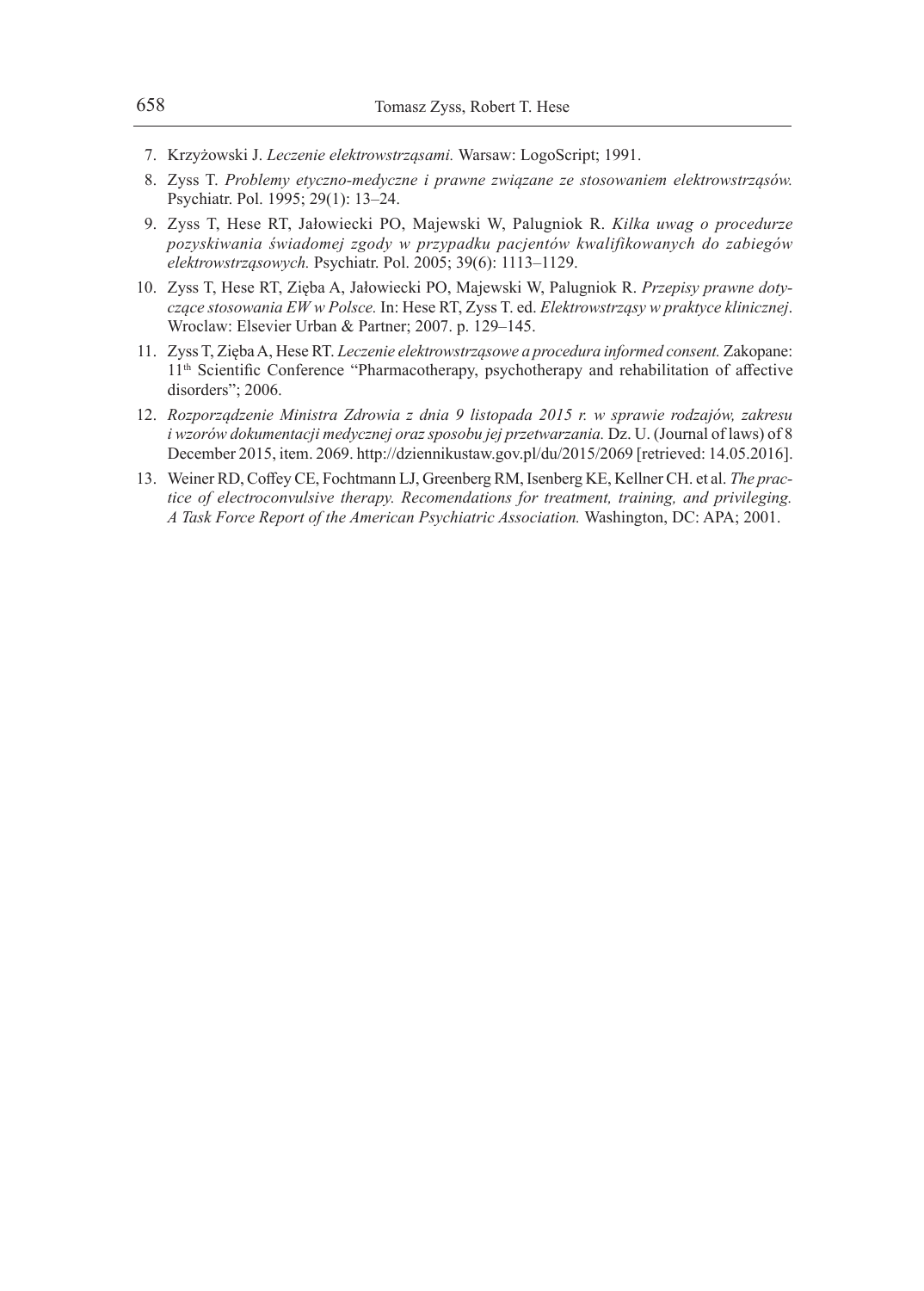# INSTITUTION LOGO

Imię i nazwisko pacjenta Nr księgi głównej

# **Information for the patient and form of informed consent to electroconvulsive therapy**

Copy for the patient/Copy for medical documentation (case history)

## BASIC INFORMATION CONCERNING THE OFFERED THERAPY

We suggest that you are administered electroconvulsive therapy that is recognized as an effective method of treatment of mental disorders.

## **What is electroconvulsive therapy?**

Its history dates back to 19<sup>th</sup> century, when the first ECT procedure was executed. Since that time this therapy has been significantly modified by introduction of a shorttime general anesthesia as well as muscle relaxation, which increase its safety, eliminating unpleasant sensations. Electroconvulsive therapy is recognized as a highly effective method of treatment of selected mental disorders.

### **What does electroconvulsive therapy consist in and what is its course like?**

It consists in application of electric stimulation within the central nervous system evoking an epileptic seizure of short and controlled duration. The procedure is monitored with the use of equipment that allows for evaluation of its effectiveness. The time between application of anesthesia and the patient's waking up is about 15 minutes. Then life parameters – ECG, blood pressure, pulse rate, blood oxygenation – are monitored for about half an hour. After this time the patient is taken to the ward under care of medical personnel. The procedure is painless, due to muscle relaxation convulsions do not occur, the patient remains under constant care of an anesthesiologist, a psychiatrist and a nurse. We usually suggest execution of 8 to 15 procedures 2–3 times a week. For some patients we consider further procedures maintaining the achieved improvement. In the morning before application of ECT the patient must not eat anything.

## **When is application of electroconvulsive therapy recommended?**

Electroconvulsive therapy is recommended in treatment of severe depression, some forms of psychotic disorders, other severe mental disorders and wherever the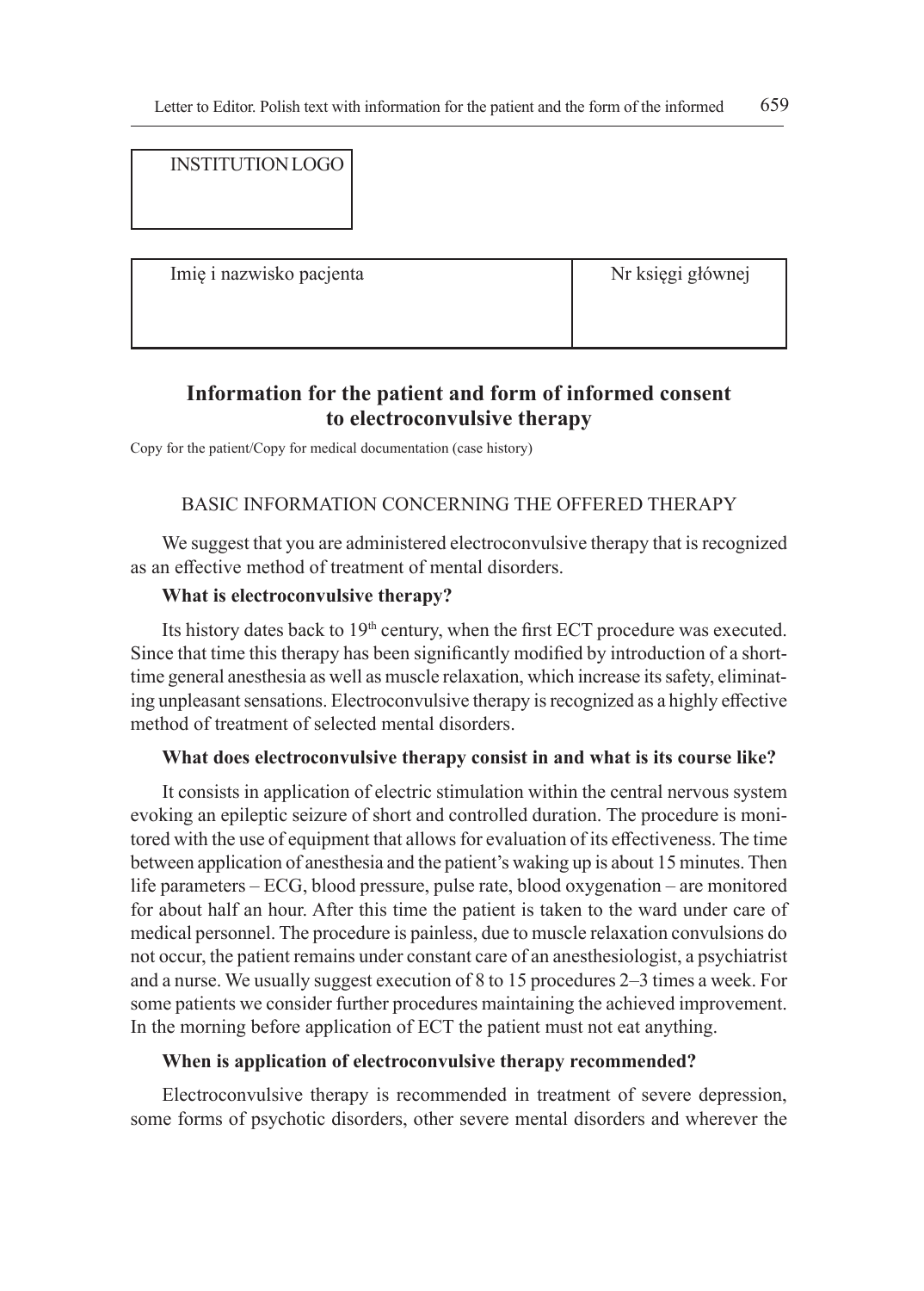accompanying somatic illnesses limit possible administration of medicines, or when pharmacotherapy proves not sufficiently effective. It is also administered to pregnant women, old persons and patients taking a large number of various drugs.

The decision about the start of ECT is made after obtaining the patient's informed consent and execution of appropriate medical examinations and consultations.

#### **What is the effectiveness of electroconvulsive therapy?**

The effectiveness of the recommended electroconvulsive therapy depends mostly on the disorder the patient is suffering from, but usually it is assessed as high.

### **What examinations are performed before the patient is qualified for ECT?**

In each case the basic laboratory tests are performed, ECG and EEG are taken, eye fundus is examined and internist, neurological as well as ophthalmological consultations are performed. After examining the patient and getting acquainted with his/ her medical records, an anesthesiologist makes the final decision about qualifying the patient for the therapy. This procedure allows for elimination of contraindications for administration of this therapy.

### **What are the contraindications for electroconvulsive therapy?**

Contraindications for administration of electroconvulsive therapy are few, but with some accompanying serious illnesses ECT should not be applied. These illnesses include: epilepsy and other severe brain disorders (e.g. brain inflammation, disorders with the increased intracranial pressure, the condition soon after cerebral stroke), severe heart diseases (up to six months after a cardiac infraction), significant hypertension, severe disorders of blood clotting or severe anemia, severe osteoporosis, aortic aneurysm, venous thrombosis or some ophthalmological disorders.

#### **What side effects may occur during administration of ECT procedures?**

Like in any therapy, in electroconvulsive therapy there may also occur side effects. In about three out of four procedures no side effects are present. They may, however, occur in one in four procedures. The most frequently reported side effects include mild, temporary short-term memory disturbances, headaches and muscle pains. They are transitory symptoms that do not always occur. They do not require any special treatment since they usually disappear within 24 hours.

Few patients develop serious complications, which are possible to control. The risk of life-threatening complications is one in fifty thousand. It means that electroconvulsive therapy is among very safe therapeutic methods. Memory deterioration that is observed in some patients during and directly after the therapy usually disappears after a month and in rare cases after a few months. The fear that electroconvulsive therapy might cause permanent personality changes is unjustified.

During administration of an electroconvulsive procedure there may occur changes in blood pressure, irregularities in heartbeat and disturbed breathing. Their occurrence